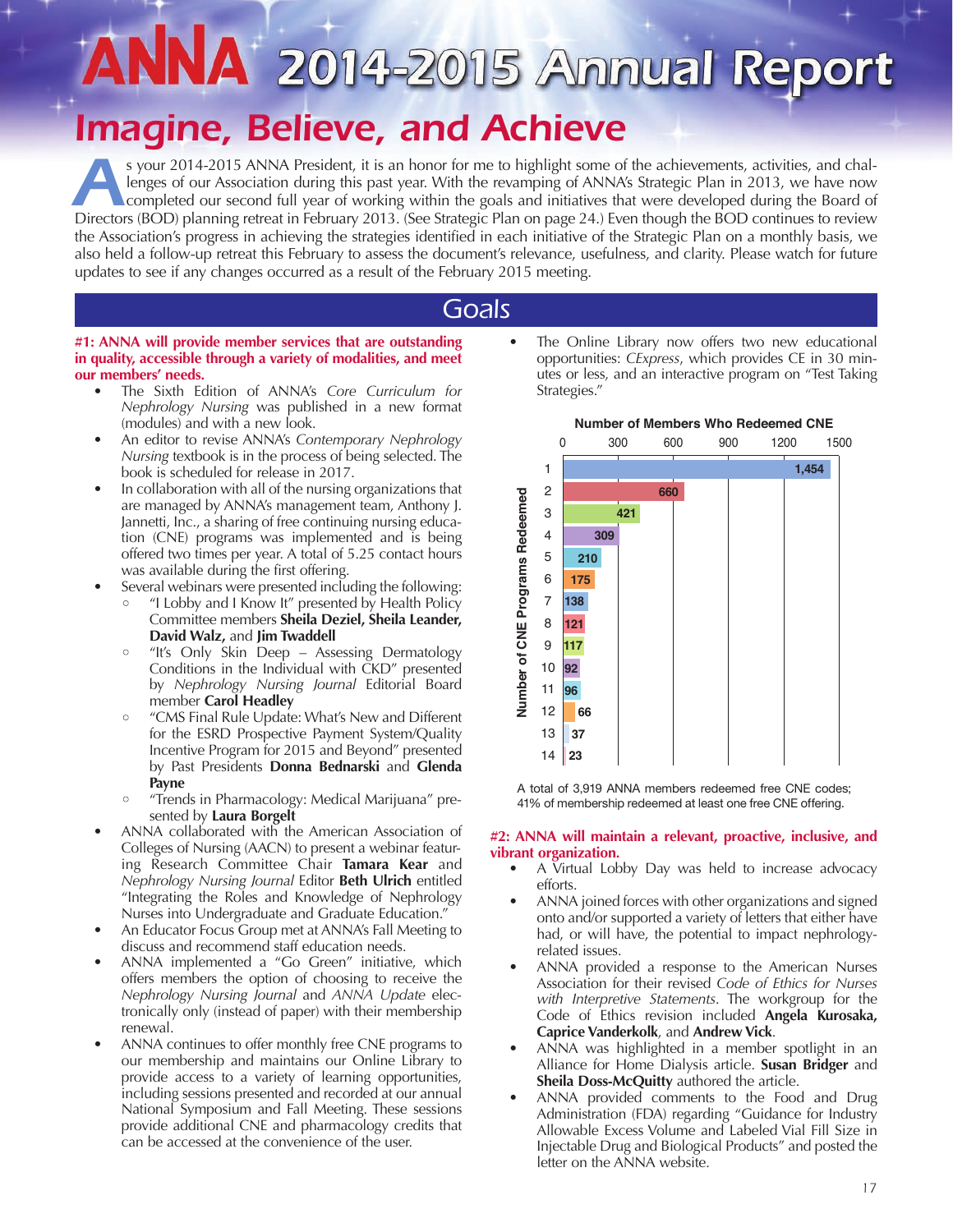*ANNA's Mission* ANNA promotes excellence in and appreciation of nephrology nursing so we can make a positive difference for people with kidney disease.

## *Goals*

- ANNA sent congratulatory letters to members who were identified as the top scorers on the 2013 Nephrology Nursing Certification Commission (NNCC) certification exams.
- The ANNA Research Committee, led by **Tamara Kear**, provided online comments to a "Dissemination & Implementation (D&I) Action Plan for PCORI-funded research that can guide efforts to speed implementation and use of evidence in clinical decision-making and practice."
- The Transplant Specialty Practice Network (SPN), led by **Diane Derkowski**, submitted support of 17 proposals to the Organ Procurement and Transplantation Network (OPTN) / United Network for Organ Sharing (UNOS).
- **Sharon Longton, Norma Gomez, Mike Cunningham**, and **Jim Twaddell** participated in Hill Day with Kidney Care Partners (KCP).
- National Secretary **Lynda Ball** was selected as a member of the Kidney Health Initiative (KHI) Vascular Access Workgroup Steering Committee.
- Nephrology Nurses Week Advisor **Lillian Pryor** was selected to be a member of the KHI Patient Preference Workgroup.
- Past President **Donna Bednarski** was selected to the KHI Vascular Access Workgroup Content Development Team for fistulas.
- The BOD approved the formation of an Educator Specialty Practice Network.
- The Patient Centered Outcomes Research Institute (PCORI) selected ANNA to receive funding for a grant project supported by ANNA. The clinical trial is titled "Treatment Options for Depression in Patients Undergoing Maintenance Hemodialysis."
- ANNA received the American Association of Kidney Patients (AAKP) Jenny Kitsen Patient Safety Award.
- Past President **Glenda Payne** was selected to serve on the Kidney Care Quality Alliance (KCQA) Testing/Feasibility Workgroup to review fluid management measure concepts in the areas of *Extracellular Fluid Volume Management*, *Ultrafiltration Rate*, *Dialysis Duration/ Frequency*, and *Sodium Management*.
- Immediate Past President **Norma Gomez** was selected as a member of the Advisory Committee on the American Nurses Association (ANA) Barriers to RN Scope of Practice Professional Issues Panel.
- The Nominations Committee, led by **Peggy Nusser-Gerlach**, held a chapter voting contest to recognize the chapter with the highest percentage of votes during the national election.
- The Awards and Scholarships Committee, led by **Angela Kurosaka**, and the Research Committee, led by **Tamara Kear**, presented over \$75,000 in awards, scholarships, and grants to ANNA members and chapters.

## *Strategic Initiatives*

ANNA's Strategic Initiatives are time-bound projects that cover multiple issues and may incorporate both of the above goals. Each initiative is designed to be multiyear, multidimensional, and measurable.

#### **#1: Virtual Learning Community**

- Based on the determination that a Learning Management System (LMS) would not be appropriate for ANNA, focus was placed on areas that could be improved within our existing website.
- A weekly schedule to check the functionality of the various links placed on the ANNA website was implemented.
- The ANNA website was re-skinned and de-cluttered. This process included improved and easier access for mobile devices.
- An *Ebola Update* page was established on the ANNA website.
- The ANNA Resource Corps (ARC) was revamped. The ARC has a new look and is easier to use.

#### **#2: Excellence: Small Bytes and Full Tilt**

- "Fast 15" learning modules, which offer quick educational opportunities, continue to be developed for the ANNA membership.
- Translating Research Into Practice (TRIP) sheets were developed by the SPNs on the topic of immunization. These TRIP sheets provide quick, evidence-based information regarding a variety of immunizations that should or should not be given within each nephrology subspecialty.
- *CExpress*, interactive sessions, were developed and are now available in ANNA's Online Library.
- Led by National Secretary **Lynda Ball,** an online nephrology certification review course is currently in development.

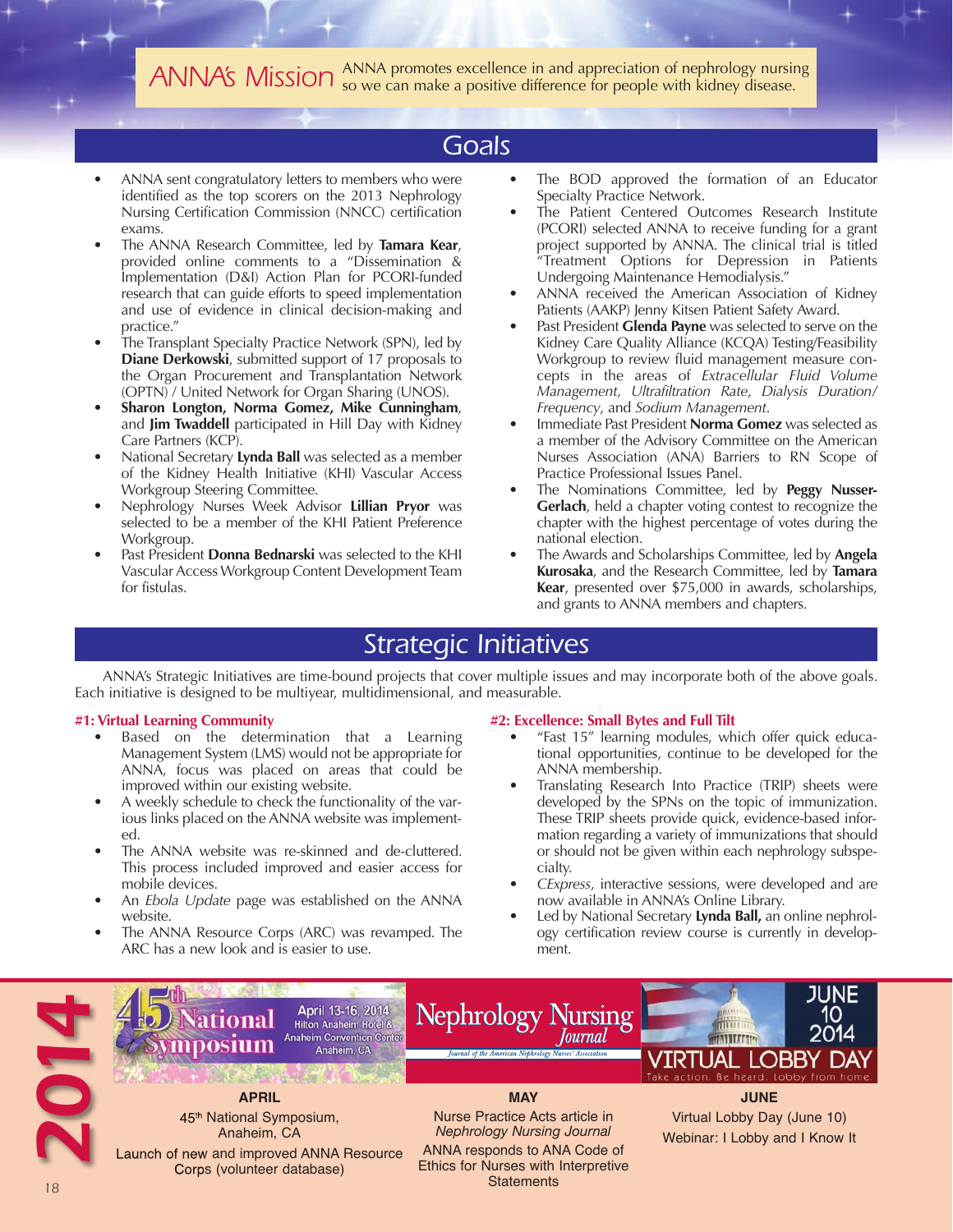# ANNA 2014-2015 Annual Report

## *Strategic Initiatives*

#### **#3: The Fire Within: Pursuing (Y)our Road to Success**

- The Road to Success Strengths Assessment program was approved to be expanded to include committee chairpersons.
- Planning for the Health Policy Workshop scheduled for June 21-23, 2015, is well underway.
- Committee chairs participated in quarterly conference calls to increase communication among the various committees of ANNA.

### *Patient Safety*

*I*n a landmark report titled "Patient Safety Culture in Nephrology Nurse Practice Settings," *Nephrology Nursing Journal* editor **Beth Ulrich** and Research Committee Chair **Tamara Kear** shared the results of a research study conducted with ANNA registered nurses working in nephrology patient care. With 979 responses received, this study provided rich qualitative and quantitative data and demonstrated the importance of this topic within nephrology nursing.

## *Learning, Leading, Connecting and Playing at the Intersection of Nephrology and Nursing*

Led by **Sally Campoy**, the Conferences Committee planned the 2014 Fall Meeting in Savannah, GA, and the 46th National Symposium in Lake Buena Vista, FL. Due to the great success of the hands-on and audience response



system sessions presented, these will continue

to be offered. Biannual webinars are also developed by the committee.

## *ANNA Chapter Support Team (ACST)*



port to all of ANNA's chapters. The ACST is a great resource for any chapter assistance or guidance needed. Published quarterly, the ACST develops a newsletter titled *ACST Spotlight*, which offers a wealth of information to chapters. The ACST also has been integral in developing Fast 15s, presentations that provide resource information on a variety of topics in 15 minutes, as well as assisting to develop and pres-

- ANNA Federal Health Policy Consultant **Kara Gainer** represented ANNA in Washington, DC, at the Nurses Organization of Veterans Affairs (NOVA) meeting.
- Several different links were added to the ANNA website to give members quick access to health policy related issues and resources.

ent sessions at the Volunteer Leaders Workshop (VLW) held yearly prior to the beginning of the National Symposium.

## *Specialty Practice Networks (SPNs)*

Led by **Sheila Doss-McQuitty** for part of the year and

now **Cheryl Groenhoff**, the SPNs offer resources, develop projects, and coordinate activities for the various nephrology specialties. This year the SPNs developed Translating Research Into Practice



(TRIP) sheets for the various immunizations given within each subspecialty.

### *Task Forces*

- **Chronic Kidney Disease (CKD) Modules.** Now complete, **Lesley Dinwiddie** led a team to update the CKD modules.
- **Virtual Chapter.** Led by **Nancy Smith**, this task force was asked to investigate the idea of a virtual chapter and provide information to the BOD about the interest, need, and feasibility of developing a virtual chapter. The pros and cons and potential options were provided to the BOD.
- **Glossary.** This task force, led by **Deb Hain**, is working to identify terms and definitions to be included in an ANNA glossary. The identified user of the glossary is a nephrology nurse and member of ANNA.
- **Nurse Sensitive Outcomes.** Led by **Carolyn Latham,** the task force regrouped and condensed and prioritized their initial recommendations. Five topics were identified to develop annotated bibliographies: Culture of Safety, Care Coordination, Functional Status (including Cognitive), Blood Stream Infection, and Patient Experience of Care.



*Specialty Practice Networks*

**JULY** Board of Directors meeting in Santa Fe, NM

Board of Directors approves formation of Educator SPN

ANNA receives PCORI funding for grant project on depression



**AUGUST** Kidney Disease Awareness & Education Week ANNA supports H.R. 5263, Living Donor Protection Act ANNA co-awarded the AAKP Jenny Kitsen Patient Safety Award *19*



**SEPTEMBER** Nephrology Nurses Week ANNA responds to Proposed Rule on ESRD PPS and QIP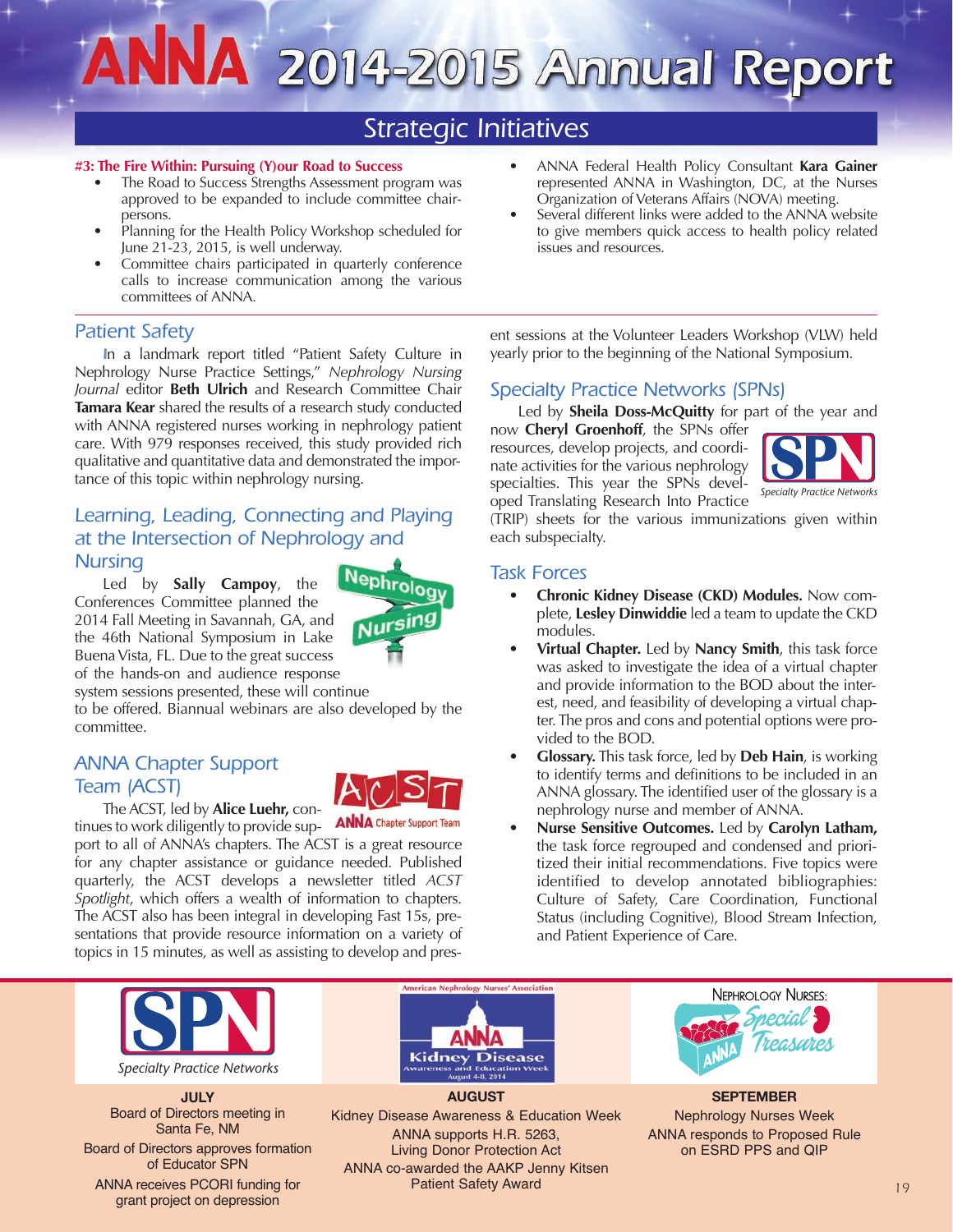### *Collaboration*

- As of this writing, several members were nominated to participate on a workgroup or expert panel. We wish them luck in being selected for these opportunities. The members are: **Elizabeth Evans** and **Deb Hain** for the National Quality Forum Renal Quality Measures; **Jennifer Payton** and **Monet Carnahan** for the Centers for Medicare and Medicaid Services (CMS) ESRD Vascular Access Technical Expert Panel; and **Jenny Bell** and **Linda Wright** for the CMS Transplant Technical Expert Panel.
- **Canadian Association of Nephrology Nurses and Technologists.** President-Elect **Cindy Richards** attended the annual meeting as ANNA's representative.
- **Kidney Health Initiative.** President **Sharon Longton** represented ANNA at the annual meeting.
- **American Society of Nephrology (ASN).** Executive Director **Mike Cunningham,** President **Sharon Longton,** and President-Elect **Cindy Richards** represented ANNA at ASN Kidney Week 2014. During the meeting we also had an opportunity to meet with representatives from the Renal Physicians Association, American Kidney Fund, National Renal Administrators Association, Nephrology Nursing Certification Commission, Baxter, American Society of Nephrology, Kidney Health Initiative, and American Association of Kidney Patients. Members from ANNA's Keystone Chapter graciously volunteered to staff the ANNA booth. Prior to the meeting, ASN convened the 2014 Summit of United States Kidney Organizations in which ANNA participated.
- **American Nurses Association.** Immediate Past President **Norma Gomez** represented ANNA at the annual Membership Assembly.
- **Kidney Care Partners (KCP).** ANNA Federal Health Policy Consultant **Jim Twaddell** from Drinker Biddle & Reath and President **Sharon Longton** attended the quarterly KCP meeting as ANNA's representatives.

## *ANNA Member Spotlight*

## *Felicidad Green, BSN, RN Baltimore Chapter #101*



Felicidad Green is the head nurse at the dialysis unit at Walter Reed National Military Medical Center in Bethesda, MD. A nephrology nurse for the past 15 years, Felicidad has found that her love of nephrology continues to grow. She enjoys being able to focus on one specific disease and having the ability to provide quality care. To her, quality care

encompasses unhurried physical assessment, patient teaching, having personal relationships with her patients, and the mentoring and camaraderie she receives from other dialysis nurses. These aspects all contribute to her sense of belonging and purpose.

Even with her 15 years of experience, Felicidad does not believe she is an expert since she is always learning. For example, Felicidad found the special focus issue on kidney transplantation in the November/December 2014 *Nephrology Nursing Journal* very enlightening and enjoyed reading every single article. She states that she never tires of learning how each subspecialty intersects with the other.

Felicidad has participated in letter writing to her elected officials and was elated when she received responses. As of this writing, she is scheduled to represent ANNA at the Nurses Organization of Veterans Affairs (NOVA) meeting in Washington, DC, in February 2015. She is excited to have this opportunity and we look forward to hearing about her experience. We greatly appreciate you, Felicidad!







Groundbreaking study on patient safety culture published in *Nephrology Nursing Journal*



*20*



FALL WEBINAR:

Macules, Papules, & Vesicles - Oh My!! It's Only Skin Deep - Assessing Dermatology Conditions in the Individual with CKD Liesday, October 28th . 6:30-7:45 PM Eastern November 6th · 9:00-10:15 Easte \$5.00 for Members - Earn 1.25 CNE

#### **NOVEMBER**

Fall Webinar: Assessing Dermatology Conditions in the Individual with CKD CEAB creates online tutorials to facilitate CNE application process



**DECEMBER** ANNA website re-skinning completed ANNA signs onto comment letter on the ESRD Measures Under Consideration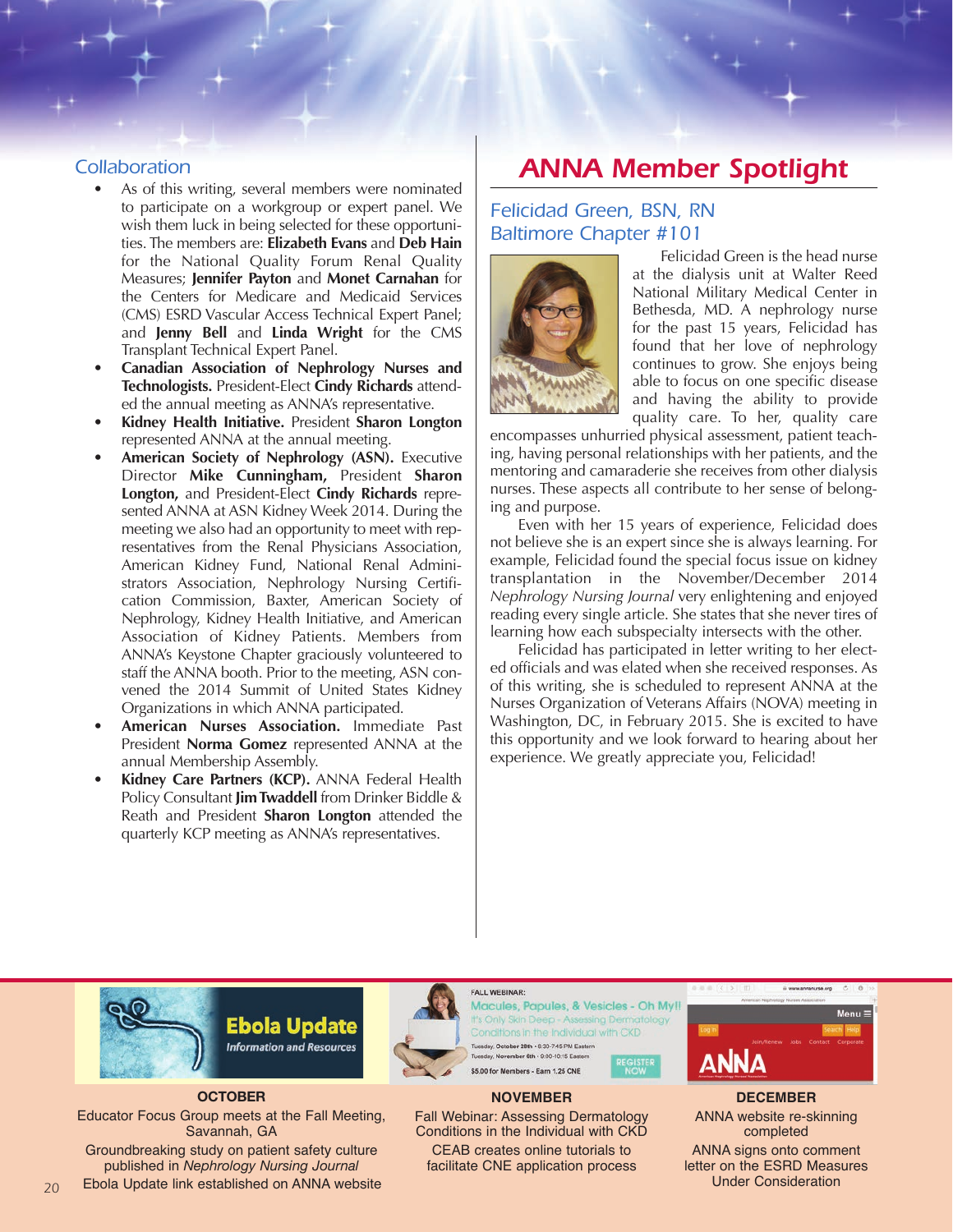## ANNA 2014-2015 Annual Report

## *Financials*





## *Summary*

**T** his year has, indeed, been a magical journey. Beginning the year in Anaheim, CA, by Disneyland and completing the year in Lake Buena Vista, FL, at Walt Disney World, I have been constantly reminded of the amazing people who comprise and support our organization. The successes, challenges, and laughter that we have experienced as individuals and as an organization have been nothing short of astounding. There is no realistic way to summarize everything that has been accomplished by those who work behind the scenes and those

who have readily accepted challenges, either on their own or with a group, but I thank each and every one of them.

You play an integral role in ANNA. Whether you provide support by remaining a member, spreading the word about what we do, or becoming involved in the various opportunities available, you are important! We listen to you and

although we may not be able to act on every suggestion presented, we always want to hear what you have to say.

As we continue to face the challenges the future holds, I have the profound belief that we will continue to be successful. Just as there is magic in Disney, there is magic in ANNA. And YOU make us magical! I am honored to have served as your President this past year and to be a part of this organization.

*It's not magic that makes Disney work; it is the way the Cast works that makes Disney magical.* **Lee Cockerell**

**Sharon Longton, RN, BSN, CNN, CCTC** 2014-2015 ANNA National President

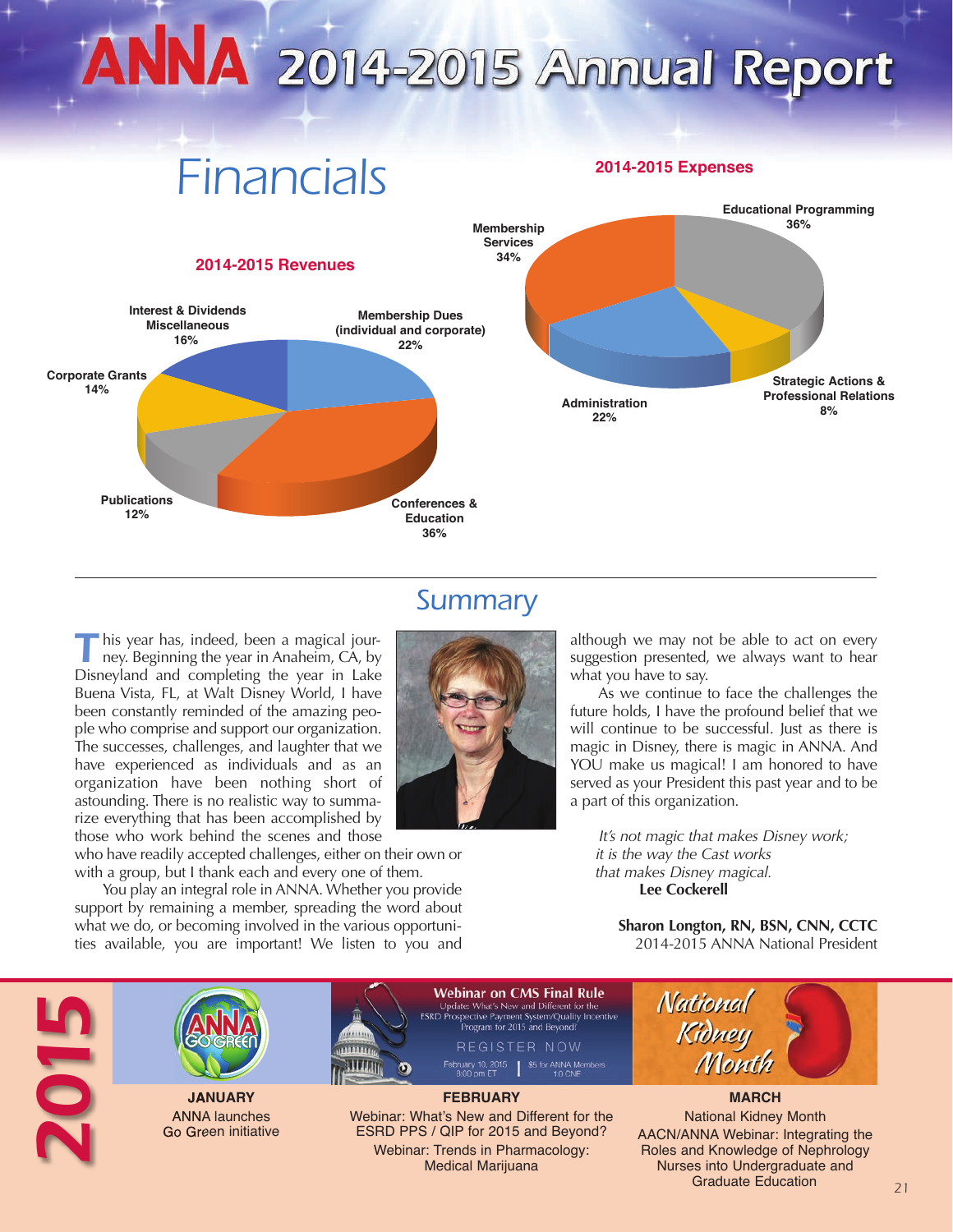## *ANNA Member Spotlight*

## *David Walz, MBA, BSN, RN, CNN Greater Minnesota Chapter #329*

As the program director at the CentraCare Kidney Program in Central Minnesota, Dave has been involved in the business and operations development within dialysis for the past 19 years. Holding a bachelor's degree in Nursing and Elementary Education as well as nephrology certification and a Masters in Business Administration, Dave regards high quality education for staff, elected officials,

patients, family members, and himself as one of his priorities. Including participation in research to support evidence-based practice, Dave is involved in a number of other activities to show it!

A member of ANNA since 1997, Dave is the current treasurer of his local chapter and the Chair Designate of the Health Policy Committee. On the advocacy homefront,



Dave has worked with other chapter members to organize elected official visits to dialysis centers. This past year alone, six successful visits were conducted! These visits helped to educate officials on important topics such as ESRD funding, mental illness, transportation challenges, low volume payment adjustment, and the use of the Dialysis Facility Compare Star Rating System in dialysis facilities. And outside of ANNA, Dave serves on the Executive Board of Renal Network 11 and is chair of his local school's Board of Education.

Dave's involvement and advocacy efforts epitomize the mission of ANNA: *"to promote excellence in and appreciation of nephrology nursing so we can make a positive difference for people with kidney disease."* Thanks, Dave, for all you do!

## *ANNA Collaborative Partners*

- Agency for Healthcare Research & Quality
- Alliance for Home Dialysis
- American Association of Kidney Patients
- American Kidney Fund
- American Nurses Association
- American Society for Apheresis
- American Society of Association
- Executives
- American Society of Nephrology
- Association for Advancement of Medical Instrumentation
- Association for Vascular Access
- Canadian Association of Nephrology Nurses & Technicians
- Centers for Disease Control and Prevention
- Centers for Medicare and Medicaid Services
- Coalition for Supportive Care of Kidney Patients
- European Dialysis and Transplant Nurses Association / European Renal Care Association
- Forum of ESRD Networks
- Quality Conference Planning Committee Health Policy Coalitions
- Joint Commission
- Kidney Care Partners
- Kidney Community Emergency Response Coalition
- Kidney Health Initiative
- Healthcare Information & Management Systems Society
- National Association of Nephrology Technicians/Technologists
- National Kidney & Urologic Diseases Information Clearinghouse
- National Kidney Foundation (NKF) NKF Kidney Disease Improving Global **Outcomes**
- National Quality Forum
- National Renal Administrators Association
- National Student Nurses' Association
- Network of New England Healthcare Associated Infections Collaborative Advisory Committee
- Nephrology Nursing Certification Commission
- Nurse in Washington Internship
- Nursing Organizations Alliance
- Patient-Centered Outcomes Research Institute
- Renal Physicians Association
- Technical Expert Panels
- United Network for Organ Sharing



**APRIL**  46th National Symposium, Lake Buena Vista, FL *Core Curriculum for Nephrology Nursing*  (6th Edition)



*The world cares very little about what a man or woman knows; it is what the man or woman is able to do that counts.*

**– Booker T. Washington**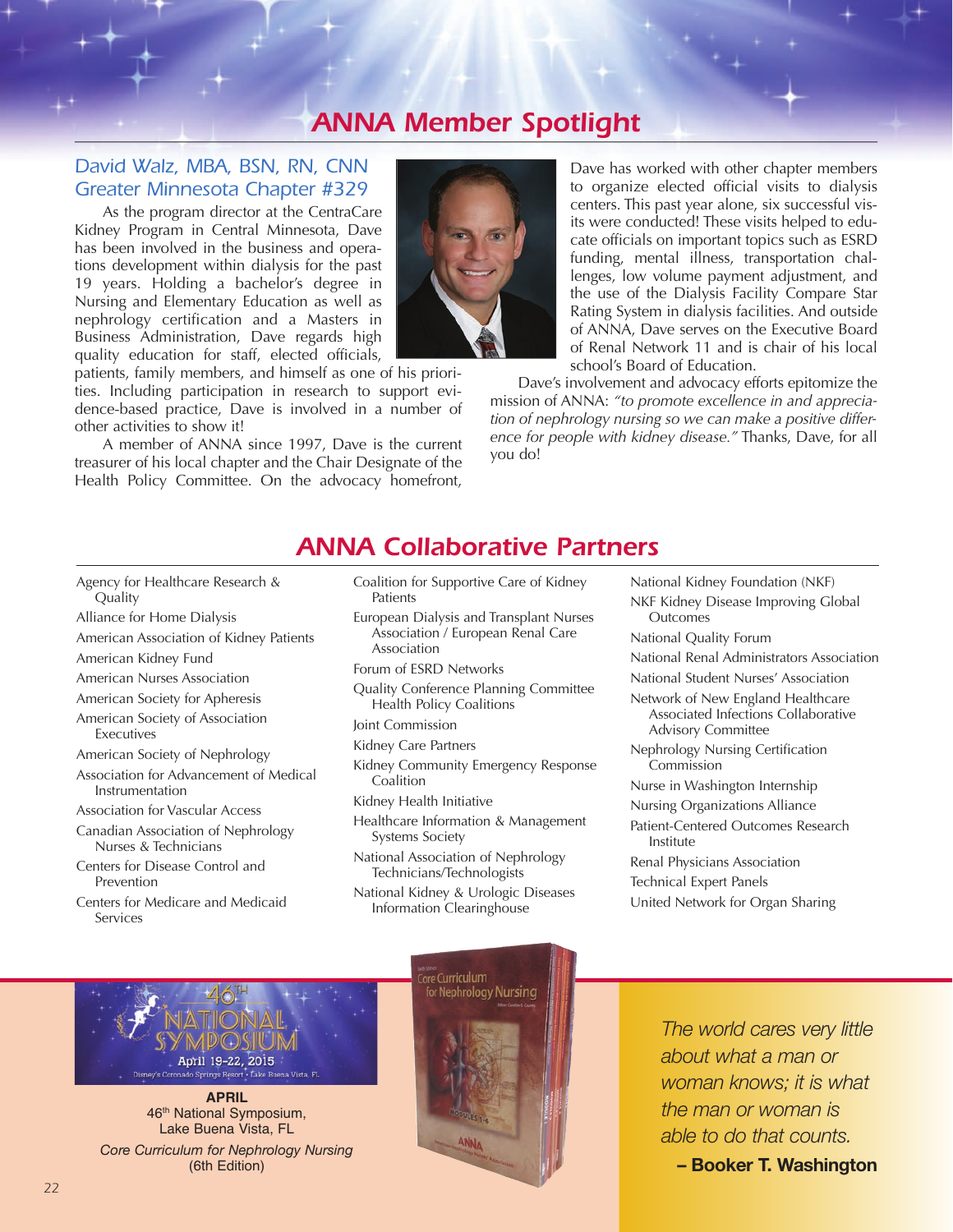# ANNA 2014-2015 Annual Report

## *2014-2015 Board of Directors Corporate Members*



**President** Sharon Longton, BSN, RN, CNN, CCTC Southgate, MI



**President-Elect** Cindy Richards BSN, RN, CNN Birmingham, AL



**Immediate Past President** Norma Gomez, MSN, MBA, RN, CNN Russellville, TN



**Treasurer** Charla Litton Scheve, MSN, APRN, FNP-BC, CNN Kenner, LA



**Secretary** Lynda Ball, MSN, RN, CNN Edmond, OK



**Director** Sheila Doss-McQuitty, MBA, BSN, RN, CNN, **CCRA** San Jose, CA



**Director** Alice Hellebrand, MSN, RN, CNN Dumont, NJ



**Director** Nancy Pierce, BSN, RN, CNN Elliston, MT



**Director** Paula Richards, MSN, RN, CNN Perkasie, PA

Alexion Pharmaceuticals, Inc. Amgen, Inc. Baxter Healthcare Corporation Fresenius Medical Care NA Keryx Biopharmaceuticals, Inc. Mallinckrodt Pharmaceuticals Autoimmune and Rare Diseases NxStage Medical, Inc. Raptor Pharmaceuticals Corp.

## *Sustaining Members*

Satellite Healthcare, Inc.

American Regent, Inc. Angelini Pharma, Inc. B. Braun Medical Inc. Church & Dwight Company, Inc. DaVita, Inc. Dialysis Clinic, Inc. (DCI) Henry Schein, Inc. – Dialysis Jespersen & Associates, LLC Lifeline Vascular Access Mar Cor Purification Pentec Health, Inc. Renal Ventures Management, LLC

## *Download the Report*

*Go to www.annanurse.org/2015annualreport*

## *Connect with ANNA*



ANNA www.annanurse.org



*facebook.com/NephrologyNursing*

*twitter.com/ANNAnurses*